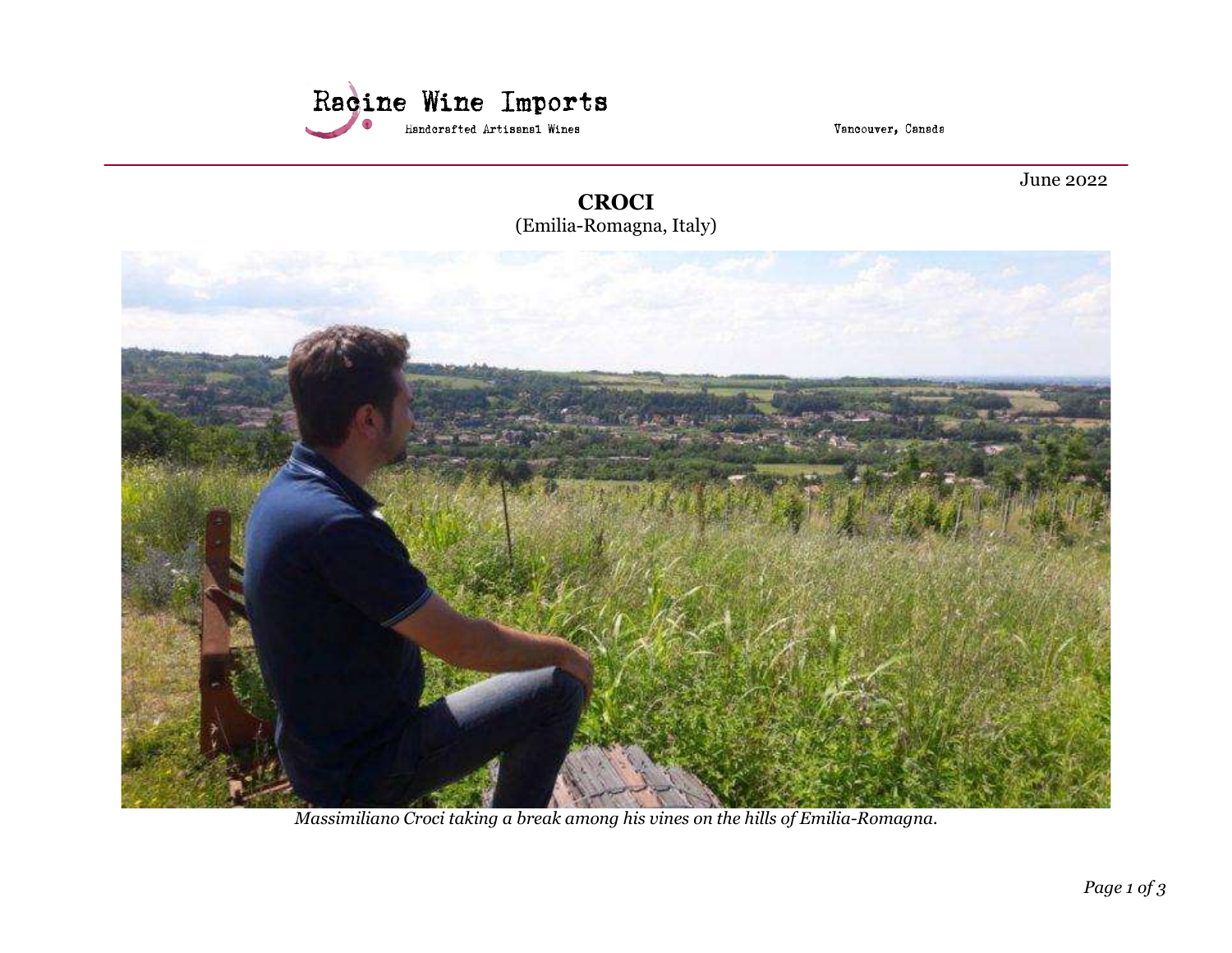Croci Tenuta Vitivinicola is a story of generations of an Italian farming family that exists today because of sheer determination. In the 1930's, Massimiliano Croci's grandfather started as a farmer in the mountains, producing wood and hay near the village of Castell' Aquato in Emilia-Romagna. It was physically gruelling work that hardly put food on the family table. So, his grandfather took his family out of the mountains and down to the local fields, where the second generation of family (Massimiliano's parents) started a dairy farm. Unfortunately, that was in the 1970's when the price of dairy hit rock bottom and his family had to reinvent themselves, again.

Massimiliano's parents planted a few rows of vines on the hills for family wine consumption while the dairy cows roamed the flatter lands. Then in the 1970's, Massimiliano's parents transitioned from the dairy farm to viticulture. Unfortunately, the industrialization came into vineyards and cellars in the 1980's, which resulted in a mass production of cheaply made Lambrusco through the Charmat method. Charmat is a charmless method of producing frizzante wines of Lambrusco by fermenting in stainless steels that would allow massive volumes through lab-made yeasts and chemical stabilizers. Thus, Massimiliano's parents were, once again, at a crossroads. The family could barely make a living, trying to compete with the industrial houses producing cheap Lambrusco using the Charmat method.

When Massimiliano took over the farm, he converted to organic farming and returned to the traditional way of making frizzante wines by refermenting the wines in bottles. Producing frizzante wines through refermentation in bottles is labour intensive but the results are far superior with gentler bubbles and complex taste that translates the land. That is how the ancients made Lambrusco. There are only a handful of farmers who still make Lambrusco this way. Frizzante wines made using the traditional method produce delicious and endlessly drinkable bottles that are perfect with the soulful rich foods of Emilia-Romagna.

Croci family farm is about 16 hectares, of which only about 8 hectares are planted with vines. The rest is planted with vegetables for the family consumption and some left for the cows to graze. Croci is a traditional poly-culture Italian farm, which brings diversity and health to the vines. The vines are planted on sandy limestone, which gives the Croci wines freshness, mineral complexity, and distinctive structure.

## GALVANO 2018 SKU: 466362 Speculative 750 ml 12 bottles/ case \$26.44 Wholesale/ \$34.00 Retail per bottle



Frizzante from Emilia-Romagna made with love. It is made with 60% Barbera and 40% Bonarda. While the majority of the producers in Emilia-Romagna bottle their red frizzante in the spring following a vintage, Massimiliano Croci bottles this red frizzante about two years after the vintage. This frizzante, as the local tradition dictates, is gently bubbly with endless charm. Intense ruby in colour. After two years in bottle, this frizzante opens slowly. Then, the wine picks up speed like an Italian racing car. Fruity with subtle yeasty overtones. Depth that can only attain from long aging and refermentation in bottles.

Remains playful and joyous as a frizzante should be. Drink this Italian happiness with your favourite pizza and stuffed pasta. You will instantly turn into an Italian that you wish you could be – well, least at a dinner table.